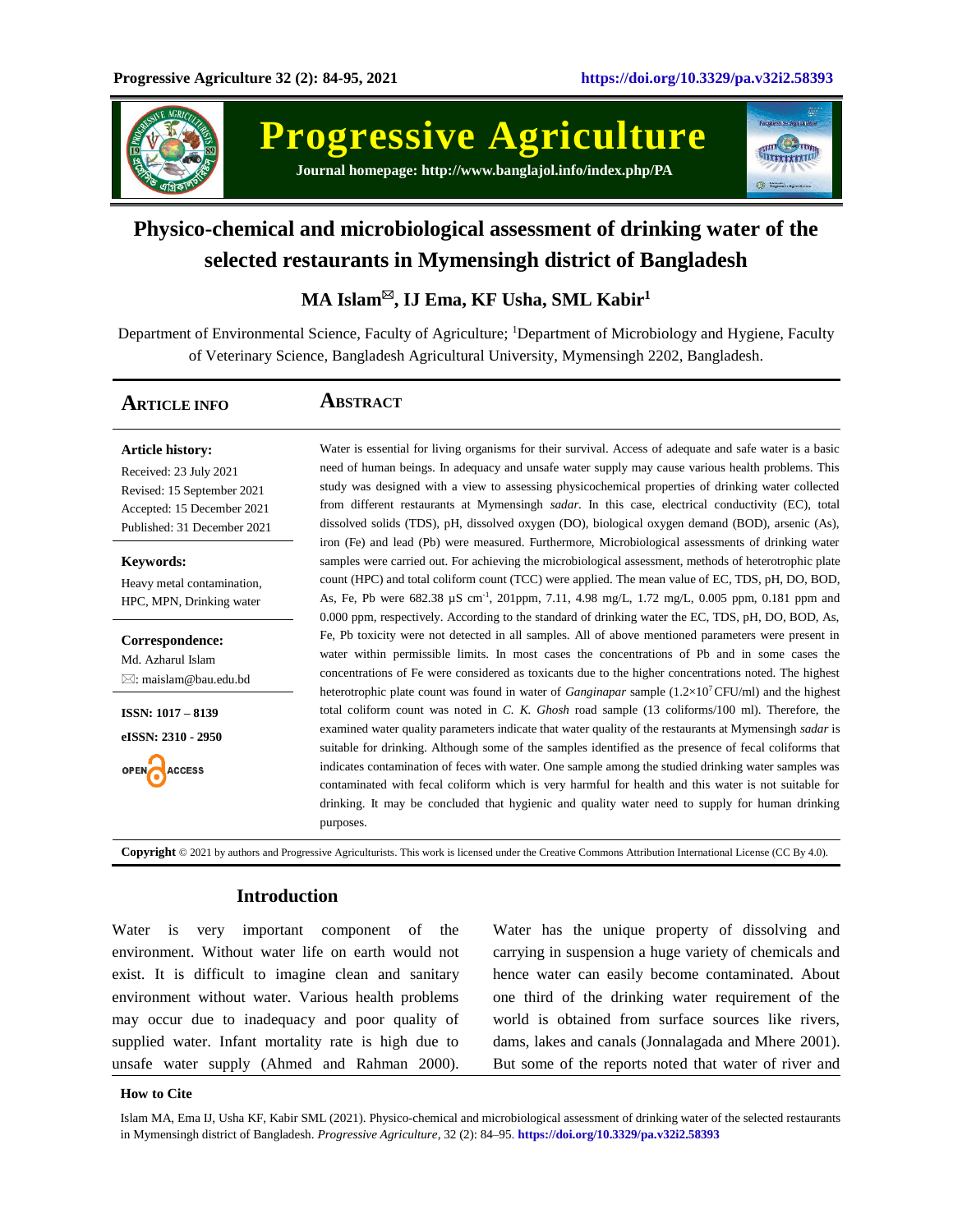canals as well as biomass burning were contaminated with different heavy metals like Pb, Cr, Cd, Ni and Zn etc. (Rahman *et al.* 2016; Uddin *et al.* 2016; Islam *et al*. 2017; Miah *et al.*, 2019).

The importance of high quality drinking water is vastly understated. Therefore, an unadulterated source of pure drinking water and learning how to optimize hydration is one of the most fundamentally important things one can do for their health. Since tap water all too often contains a variety of unhealthy contaminants, including microorganisms, heavy metals, chlorine, fluoride, and other impurities it is recommended that this water be filtered to remove these harmful impurities. The rapid growth of population and urbanization in developing countries like Bangladesh has an enormous impact on the natural environment. As a result, pollution sources increase with the development of cities and cause contamination of air, water, and soil.

The polluted water is the culprit in all water borne diseases and epidemics. Water sources were polluted by domestic wastage in rural areas where as industrial wastes discharged into natural water sources in urban areas (Uddin *et al.* 2016; Rahman *et al.* 2016). We need water every day for various domestic, irrigation and drinking purposes. Economy of our country is agro based economy. Most of the people who live in villages get their jobs in agriculture field due to irrigation facilities in that sector. But due to industrial and agriculture revolution water which is collected in the various water resources highly polluted in various ways. So it was not suitable and safe for domestic, irrigation as well as drinking purposes. Water is basis all kind of life. Due to wrong consideration, the percolated ground water considered to be suitable, safe for the drinking and irrigation purpose owing to natural geological filtration process. Few studies have found that the ground water to be contaminated (Uddin *et al*. 2016, Rahman *et al.* 2016; Islam *et al.* 2017).

Water is polluted due to various phenomena. Drinking water supply should be completely free from pathogenic microorganisms, element in concentration

that causes health impacts. Access to the safe water supply water is one of the most important determinants of health and socioeconomic development. Water pollution by different chemicals and toxic metals is a worldwide issue. All countries have been affected, though the area and severity of pollution vary enormously. In Western Europe, 1400000 sites were affected by different chemicals agents and heavy metals (McGrath *et al*. 2001), of which, over 300000 were contaminated, and the estimated total number in Europe could be much larger, as pollution problems increasingly occurred in Central and Eastern European countries (Gade 2000). Water pollution is also severe in India, Pakistan and Bangladesh, where small industrial units are pouring their untreated effluents in the surface drains, which spread over near agricultural fields. In recent time, the environment has become hostile, posing threat to health and welfare due to release of pollutants from industries and urban sewage (Ntengwe 2006; Islam *et al.* 2017; Rahman *et al.,*  2016). The surface water is also affected with different heavy metals like Cu, Zn, Cd, Hg, Fe and Pb (Serghini *et al.* 2003).

There are many restaurants available in Mymensingh city of Bangladesh. Maximum Restaurants use supply water from deep tube-wells. The supply water directly uses from deep tube-well are generally pure. But when the supply water from deep tube-well stored long time in an unhygienic or unclean tank, it becomes impure and contaminate with different pathogen (fungus, bacteria etc) and metallic substances. As the tanks are not cleaned and sometimes not use for long time in a routine way, the bottom layer of water in tank remain unused. On the other hand, some of the tanks have no cover and some became old. So, a considerable amount of fungus and bacteria grow on the side wall and stagnant water of the tanks. Also old metallic tank and supply pipe release some metallic substances in the water of the tank. After a few months with uncleaned and uncovered condition the color of water in tank changes and becomes toxic.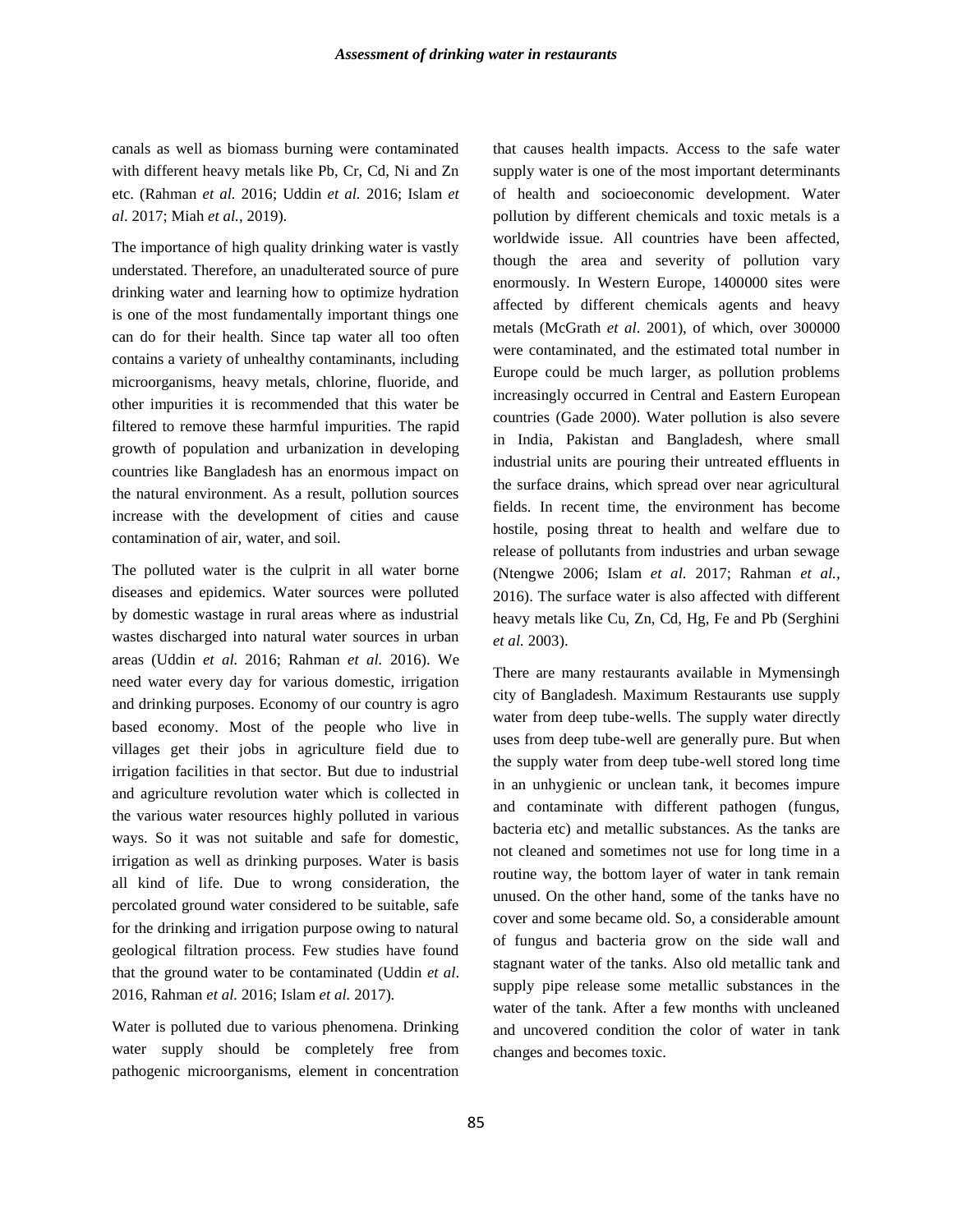In Bangladesh, a large number of people living in major cities and suburbs eat their meals in various roadside restaurants. In recent times, the microbiological safety of drinking water has become a burning issue and public awareness is gradually increasing regarding waterborne diseases. Several incidents of contamination of municipal water supply from various extraneous sources and poor maintenance of pipe line causing leakage of the water pipes forced the consumers to seek safer options regarding potable water. Although costly, bottled water from different companies has become an option. However, a popular, low cost alternative is the drinking water provided in large closed containers by various companies.

For the above reason the following parameter like EC, TDS, pH, DO, BOD, As, Pb, Fe and microbial test such as HPC (heterotropic plate count) and MPN (most probable number) were measured to determine drinking water quality. Safety and quality of drinking water is always an important public health concern. Contamination of potable water has been frequently found associated with transmission of diseases causing serious illness and mortality throughout the world. Although poor sanitation and food sources are integral to enteric pathogen exposure, drinking water is a major source of microbial pathogens in developing regions. So we should increase public awareness about drinking water and if possible to increase awareness among government, nongovernmental institutes and different NGOs though the present study. The objectives of the study were to investigate water quality of the restaurants of study sites, to determine the trace elements (As, Pb, Fe) status in drinking water samples and finally to assess microbial status of drinking water.

#### **Materials and Methods**

*Collection of Water* **Samples:** Twenty-six samples which were categorized into five locations, collected from the different restaurants of Mymensingh *sadar* with the help of a plastic pot. The water samples were collected in 100 ml plastic bottles. These bottles were cleaned with dilute hydrochloric acid (1:1) and then washed with tap water followed by distilled water. Before sampling bottles were rinsed 3 to 4 times with water to be sampled. After collecting the bottles containing samples were sealed immediately to avoid exposure to air. After collection, all samples were filtered with Whatman no. 1 filter paper to remove unwanted solid and suspended materials before analysis. Then the water quality parameters such as electrical conductivity (EC), total dissolved solid (TDS), pH and DO were detected by respective digital meters. Then the water transferred into another 100 ml bottle which contained 10 ml nitric acid solution to protect water samples from any fungal and other pathogenic attack. After collection water samples were carried to the Laboratory of Soil Science Division of BINA for trace element analysis. Also another set of water samples were carried to the Laboratory of Department of Microbiology and Hygiene of Bangladesh Agricultural University, Mymensingh for microbiological assessment. After bringing to the laboratory bottles were kept in a clean, cool and dry place.

*Analytical results of physicochemical* **parameters:**  The following parameters were measured from the water samples- Electrical conductivity (EC), Total dissolved solids (TDS), Hydrogen ion concentration (pH), Dissolved oxygen (DO), Biological oxygen demand (BOD).

**Electrical conductivity (EC)**: The electrical conductivity (EC) of the samples was measured electrometrically by the Digital EC meter. First the electrode of the EC meter was washed out by distilled water. Then 50 ml of sample was taken in a clean beaker and immersed the electrode and waited for at least 10 seconds.

**Total Dissolved Solids (TDS)***:* Total dissolved solids (TDS) were determined by evaporating measured aliquot of filtered water samples to dryness and weighing the solids residue using TDS meter according to the method outlined by APHA (1995). At first the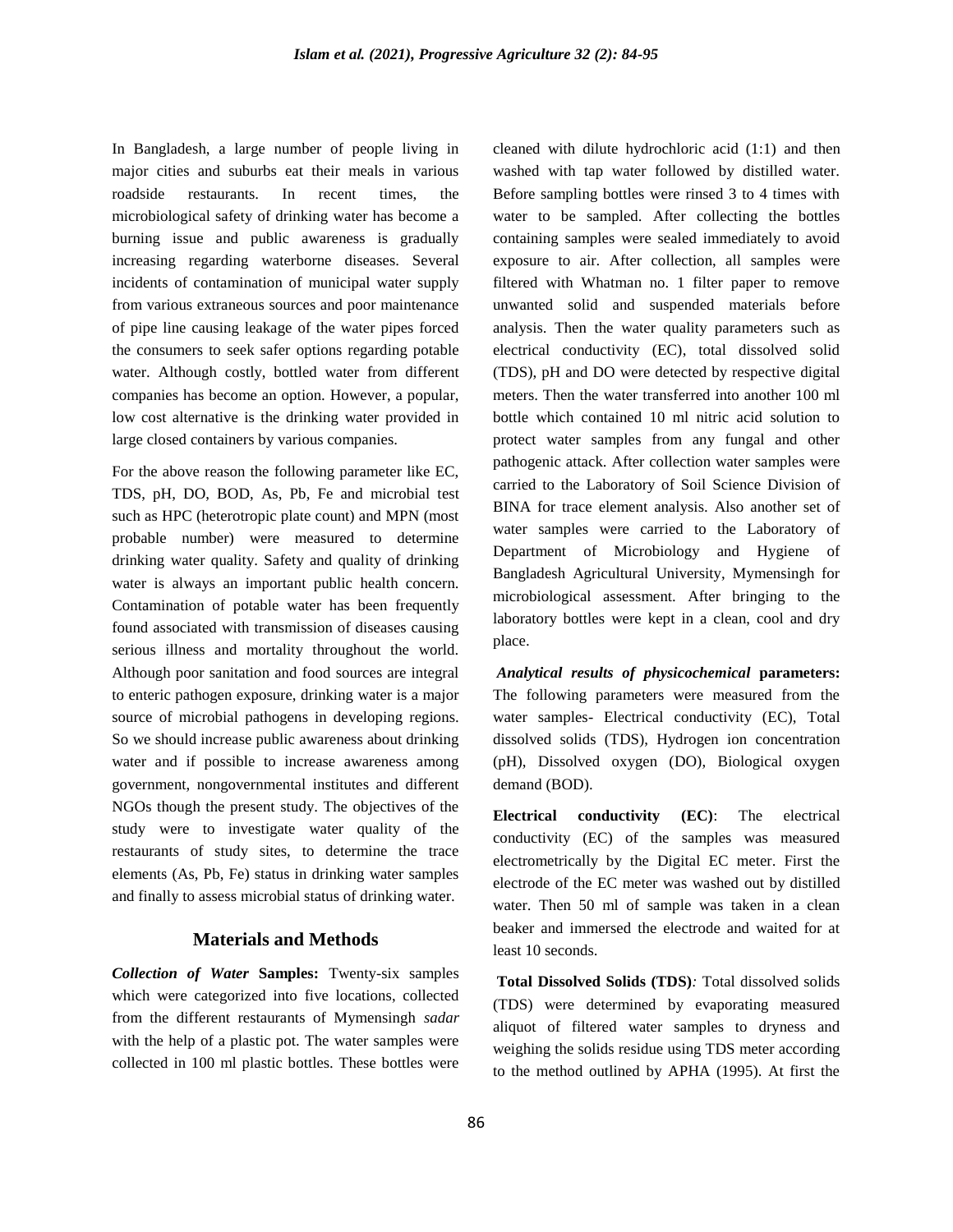electrode of TDS meter was washed out by distilled water. Then 50 ml of sample was taken in a clean 100 ml beaker and immersed the electrode and waited for at least 10 seconds. Then TDS reading was collected from the meter.

**pH**: The hydrogen ion concentration (pH) is an important parameter for assessing water quality. The pH scale is represented as ranging from 0-14; with pH 7 at 25ºC. The hydrogen ion concentration (pH) value of the water samples were determined electrometrically by pH meter. At first pH meter was calibrated by distilled water and buffer solution of pH 7.0. Then 50 ml of sample was taken in a clean 100 ml beaker and immersed the electrode of pH meter and waited for at least 30 seconds. Then pH reading was recorded from the pH meter to the note book.

**Dissolved Oxygen (DO)**: DO of the samples were determined electrometrically by the digital DO meter. At first the electrode of DO meter was washed out by distilled water. Then 50 ml of sample was taken in a clean 100 ml beaker and immersed the electrode and waited for at least 10 seconds. Then DO reading was collected from the meter.

**Biological Oxygen Demand (BOD)**: The BOD bottles fixed with water samples were included at room temperature for five days and analyzed by the same method of DO. The value of DO obtained was considered as the initial value of DO. To determine BOD, the final value was subtracted from the initial value of DO.

*Determination of trace elements*: The water samples transferred into another 100 ml bottle which contained 10 ml nitric acid solution to protect water samples from any fungal and other pathogenic attack. As, Fe and Pb were determined with the help of atomic absorption spectrophotometer (AAS, PG 990, England) at the central laboratory "BINA", Lab of Soil Science Division of Bangladesh Agricultural University, Mymensingh following the method of Clesceri *et al.* (1989). Mono element hollow cathode lamp was employed for the determination of each heavy metal of interest. At first, the AAS was calibrated followed by the manufacturer's recommendation. The filtered water sample was run directly for the determination of trace elements in acidified water samples. A standard line was prepared by plotting the absorbance reading on Yaxis versus the concentration of each standard solution of metal on X-axis. Then, the concentration of metal was calculated in the water samples of interest by plotting the AAS reading on the standard line.

*Microbial investigation in water* **samples**: Heterotrophic plate count (HPC) and Most Probable Number (MPN), microbial contamination tests were performed as described-

**Heterotrophic Plate Count (HPC)**: For the determination of heterotrophic plate count, 100 micro liter of a tenfold serial dilution of collected water was transferred and spread onto a plate count agar media using micro pipette for each dilution. The diluted samples were spread as quickly as possible on the surface of plate with a sterile glass spreader. One sterile glass spreader was used for each plate. The plates were then incubated at 37ºC for 24-48 hours. Following incubation, plates exhibiting 30-300 colonies were counted. The heterotrophic plate count was calculated according to ISO (1995). The result of total bacterial count was expressed as the number of organism or colony forming units per milliliter (CFU/ml) of water samples.

**Most Probable Number (MPN)**: The Most Probable Number (MPN) test for water examination for the presence of coliforms was performed according to the procedures described by Prescott *et al.* (2002). An estimate of the number of coliforms (Most Probable Number) was done in the presumptive test. In this procedure, 15 lactose broth tubes were inoculated with the water samples. Five tubes received 10 ml of water, 5 tubes received 1ml of water, 5 tubes received 0.1ml of water. A count of the number of tubes showing gas production was then made, and the figures were compared to a table developed by American Public Health Association. The number was the most probable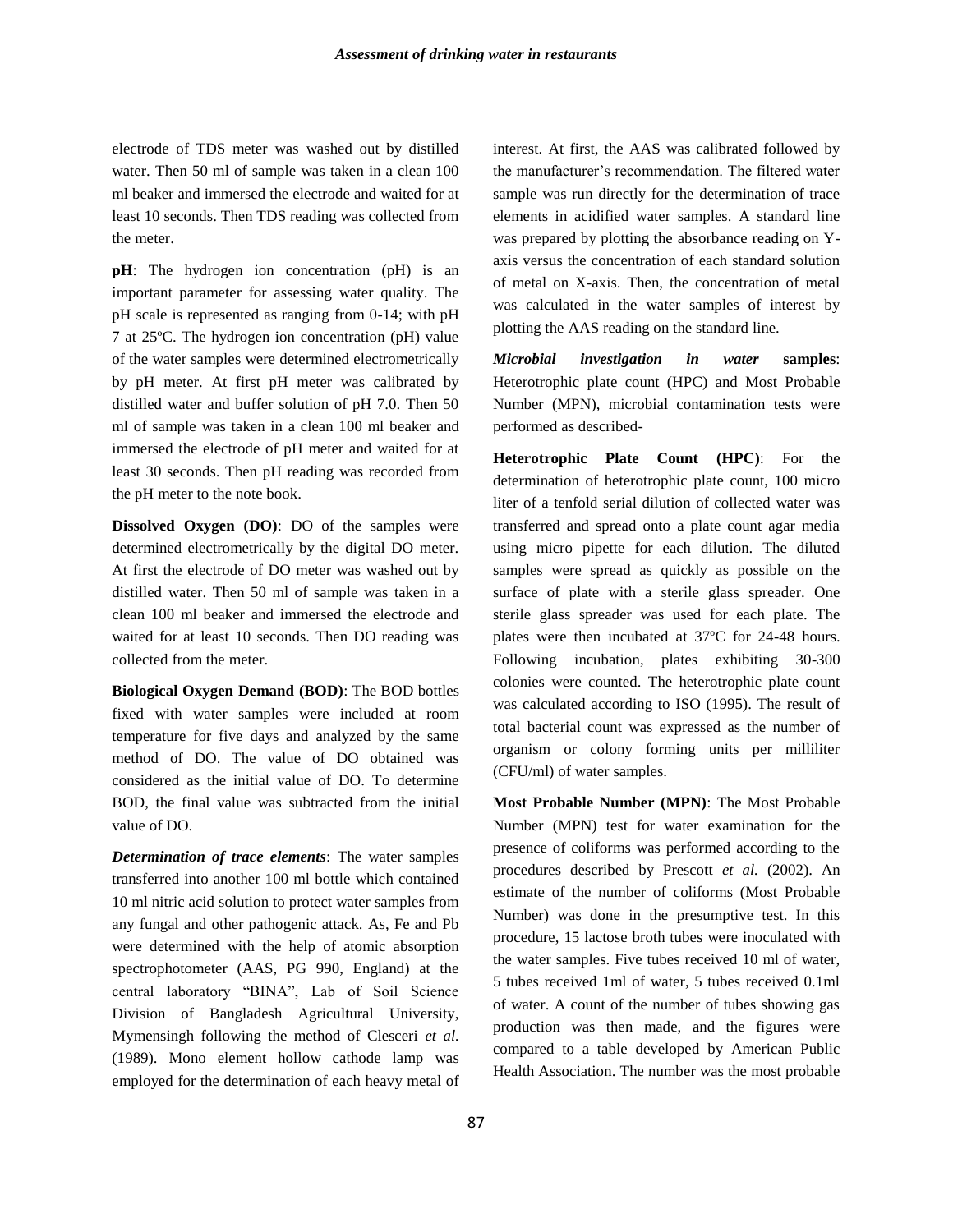number (MPN) of coliforms per 100 ml of the water sample.

**Determination of microbial contamination**: After collection, water samples were transferred to the laboratory of the Department of Microbiology and Hygiene, BAU, Mymensingh and inoculated into different bacteriological media such as, nutrient agar, EMB agar, S-S agar, MacConkey's agar, MSA for detection of microbial contamination using cultural technique. After cultivation bacteria were identified using staining and biochemical tests.

*Data collection, processing and* **analysis**: The data relevant to different analysis and measurements were collected properly. All the ends of data collection, data were compiled, tabulated and analyzed. Statistical analyses of the data generated out of the chemical analysis of water quality were done following the standard procedure as described by Gomez and Gomez (1984). The collected data were tabulated and coded. Microsoft Office Excel 2007 software was used for data analysis and presentation. Finally, the all the types of analyzed data were integrated and presented as maps, tables, and graphs and putted in the report.

### **Results and Discussion**

*Electrical conductivity (EC)*: The average value of EC was  $682.38 \mu S$  cm<sup>-1</sup>. EC values of different water samples ranged from  $665$  to  $712 \mu S$  cm<sup>-1</sup>. Out of 26 samples, 14 samples showed lower EC value than mean value and the rests are showed higher EC value than that of mean value. Lower EC (665  $\mu$ S cm<sup>-1</sup>) was noted at *Shampan* Restaurant and the highest was 712 µS cm-1 , recorded at Hotel *Pinu* (Table 1). Standard acceptable value of EC for drinking water was 1.5 mS cm-1 (EQS 2004). According to WHO standards EC value should not exceeded  $400 \mu S$  cm<sup>-1</sup>. In study areas, the average value of EC was  $682.38 \mu S \text{ cm}^{-1}$ . These results clearly indicate that water in study areas was considerably ionized and has the higher level of ionic concentration activity due to excessive dissolve solids. Thus, it is a fine conductor of electric current. The

water is soft, had a low electrical conductivity when water is  $20-329$  mS cm<sup>-1</sup> (Alagbe 2002). Depth of the water table had a moderate negative geostatistical correlation with electrical conductivity (Losinno et al. 2002). In the study, EC values of the drinking waters was less than maximum acceptable limit which was indicating well for drinking purposes. Pure water is not a good conductor of electric current rather a good insulator. Increase in ions concentration enhances the electrical conductivity of water. Generally, the amount of dissolved solids in water determines the electrical conductivity.

*Total Dissolved Solids (TDS)*: The TDS values of different water samples ranged from 180 to 220 ppm and their standard deviation was  $\pm$ 9.97. The average value of TDS was 201 ppm. Out of 26 samples, 15 samples showed lower concentration than mean value and the rest 11 samples showed higher concentration than that of mean value. Lower TDS 180 ppm was found at *Hotel Akota* and *Hotel Rifat* and the highest was 220 ppm was recorded at Press Club Restaurant and *Sharinda* Restaurant (Table 1). Standard acceptable value of TDS for drinking water was 500 ppm (ABD, 2004). Since the TDS values were lower than acceptable value which indicated better for drinking. Similar result was supported by Rahman *et al.* (2004); Rahman *et al.* (2016); Islam *et al.* (2017) and Uddin *et al.* (2016).

Water has the ability to dissolved wide range of inorganic and some organic minerals or salts such as potassium, calcium, sodium, bicarbonates, chlorides, magnesium, sulfates etc. These minerals produced unwanted taste and diluted color in appearance of water. There is no agreement have been developed on negative or positive effects of water that exceeds the WHO standard limit of 1,000 ppm. Total dissolved solids (TDS) in drinking water is originates many ways from sewage to urban industrial wastewater etc. Therefore, TDS test is considered a sign to determine the general quality of the water. In this study, the TDS range was 180 to 220 ppm. Hence, these ranges were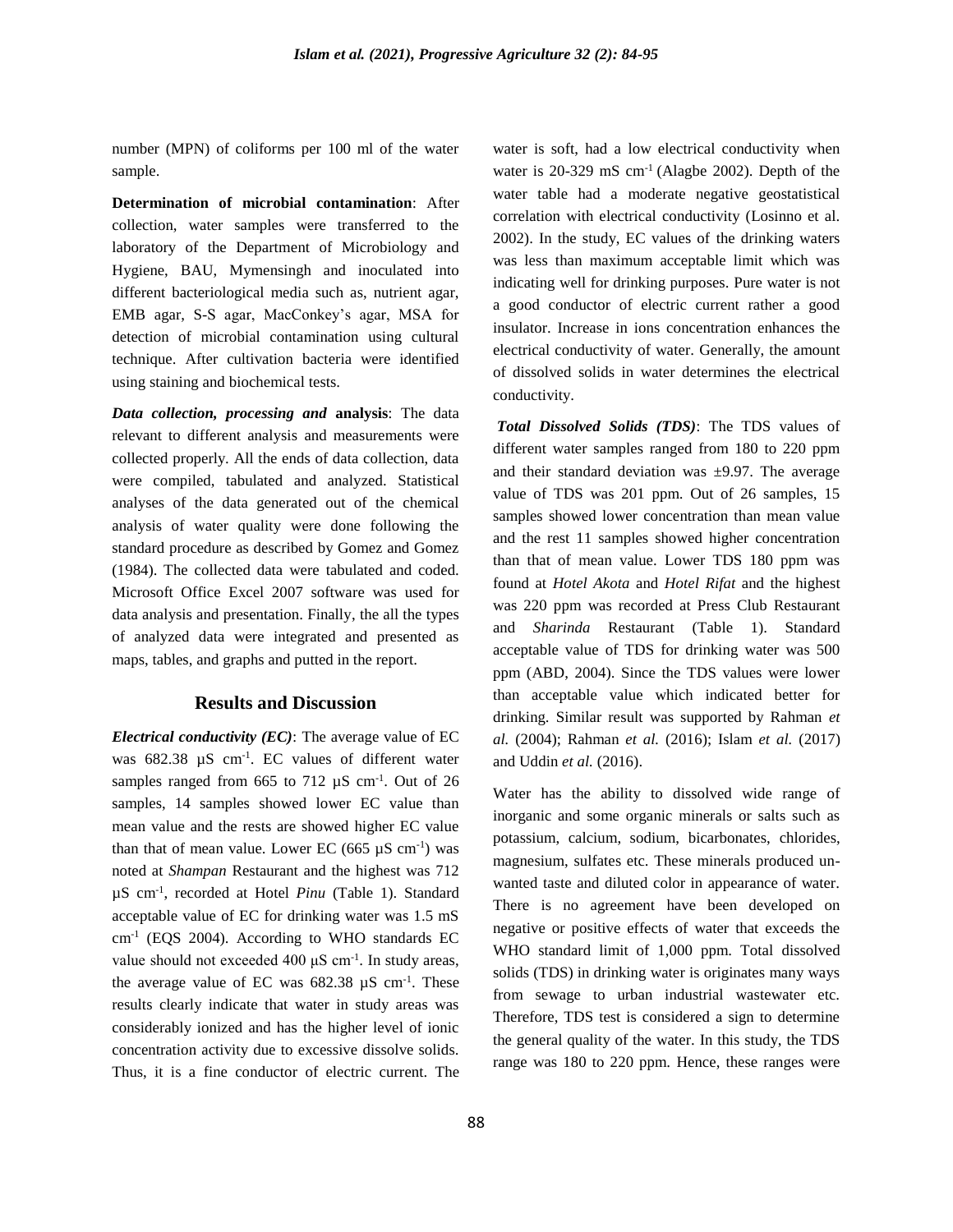acceptable and the concentration of TDS is not harmful.

*Hydrogen ion concentration (pH)*: The pH values of 26 water samples collected from restaurants at Mymensingh *sadar* ranged from 6.8 to 7.3, which indicated slightly acidic to slightly alkaline. The mean value was 7.11 and their standard deviation was  $\pm 0.15$ .

Out of 26 samples, only one sample showed lower concentration than mean value and the rest 25 samples showed higher concentration than that of mean value. Lower pH 6.8 was found at Hotel *Akota* and the highest was 7.3 was recorded at *Bhai Bhai Hotel*, *Modina Hotel*, *Manik Hotel*, *Faruk Hotel* and *Ma-Lokhkhi Hotel* (Table 1).

| Location                       | <b>Sample</b>   | <b>Sample collection sites</b> | EC                 | <b>TDS</b>       | p <sup>H</sup>   | D <sub>O</sub>   | <b>BOD</b>       |
|--------------------------------|-----------------|--------------------------------|--------------------|------------------|------------------|------------------|------------------|
|                                | No.             |                                | $\mu$ S cm $^{-1}$ | (ppm)            |                  | mg/L             | mg/L             |
| <b>BAU Campus</b>              | 01              | Bhai Bhai Hotel                | 676                | 201              | 7.3              | 5.2              | 1.8              |
|                                | 02              | ModinaHotel                    | 684                | 202              | 7.3              | 5.1              | 1.8              |
|                                | $\overline{03}$ | Milon Hotel                    | 687                | $\overline{201}$ | 7.2              | 5.2              | 1.7              |
|                                | 04              | <b>Bismilla Hotel</b>          | 680                | 203              | 7.2              | 5.2              | 1.8              |
|                                | 05              | Shiuli Hotel                   | 700                | 207              | 7.1              | 4.9              | $\overline{2.3}$ |
|                                | 06              | Mama Hotel                     | 698                | $\overline{210}$ | $\overline{7.1}$ | 4.8              | 2.1              |
|                                | 07              | Manik Hotel                    | 682                | 200              | 7.3              | $\overline{5.0}$ | $\overline{1.7}$ |
|                                | 08              | Faruk Hotel                    | 678                | 200              | 7.3              | $\overline{5.1}$ | $\overline{1.7}$ |
| C. K. Ghosh                    | 09              | Pressclub Restaurant           | 675                | 220              | 7.0              | 4.9              | 1.7              |
| <b>Road Area</b>               | 10              | Dhanshiri Restaurant           | 668                | 200              | 7.2              | 5.0              | $\overline{1.5}$ |
|                                | 11              | Sharinda Restaurant            | 679                | 220              | 7.1              | 4.9              | 1.6              |
|                                | 12              | <b>Shampan Restaurant</b>      | 665                | 210              | 7.2              | 4.9              | $\overline{1.7}$ |
|                                | 13              | NirobBiriyani House            | 668                | 210              | 7.0              | 4.8              | 1.5              |
|                                | 14              | Hotel Al-Hafiz                 | 670                | 200              | 7.2              | $\overline{5.5}$ | $\overline{1.7}$ |
| Ganginapar                     | $\overline{15}$ | Hotel PakMuslim                | $\overline{672}$   | 200              | 7.2              | $\overline{5.4}$ | $\overline{1.7}$ |
| Area                           | 16              | Ma-moni Hotel                  | 660                | 190              | 6.9              | 5.4              | 1.5              |
|                                | 17              | Hotel Akota                    | 672                | 180              | 6.8              | 5.5              | 1.6              |
|                                | 18              | Joyguru MistiVhandar           | 668                | 200              | 7.0              | 5.3              | 1.5              |
|                                | 19              | Ma-Lokhkhi hotel               | 683                | 190              | 7.3              | 4.9              | 1.7              |
|                                | 20              | Hotel Alamin                   | 688                | 200              | 7.1              | 4.9              | 1.6              |
| Charpara Area                  | 21              | <b>Hotel Rifat</b>             | 693                | 180              | 7.2              | 5.1              | 1.4              |
|                                | 22              | <b>Hotel Riaz</b>              | 686                | 190              | $\overline{7.1}$ | 4.9              | 1.6              |
|                                | 23              | Musa Restora                   | 690                | 195              | 7.0              | 4.9              | 1.6              |
| Kachari Area                   | 24              | <b>Hotel Salim</b>             | 705                | 210              | 6.9              | 4.2              | 1.9              |
|                                | 25              | <b>Hotel Pinu</b>              | 712                | 200              | 6.9              | 4.5              | 2.0              |
|                                | 26              | Hotel Shathi                   | 703                | 190              | 7.0              | 4.1              | 2.1              |
| Range                          |                 |                                | 665-712            | 180-220          | $6.8 - 7.3$      | $4.1 - 5.5$      | $1.4 - 2.3$      |
| Mean                           |                 |                                | 682.38             | 201              | 7.11             | 4.98             | 1.72             |
| <b>Standard deviation (SD)</b> |                 |                                | ±13.46             | ±9.97            | $\pm 0.15$       | $\pm 0.35$       | $\pm 0.22$       |

**Table 1**. Physicochemical parameters of different drinking water samples of study sites.

EC= Electrical conductivity; TDS= Total Dissolved Solids; BOD= Biological Oxygen Demand; DO=Dissolved Oxygen.

The highest desirable and maximum permissible limit of pH for drinking water is 6.0 to 8.5 (EQS, 2004). So,

in this study the pH values were not exceed the standard limit however, these were falling in basic or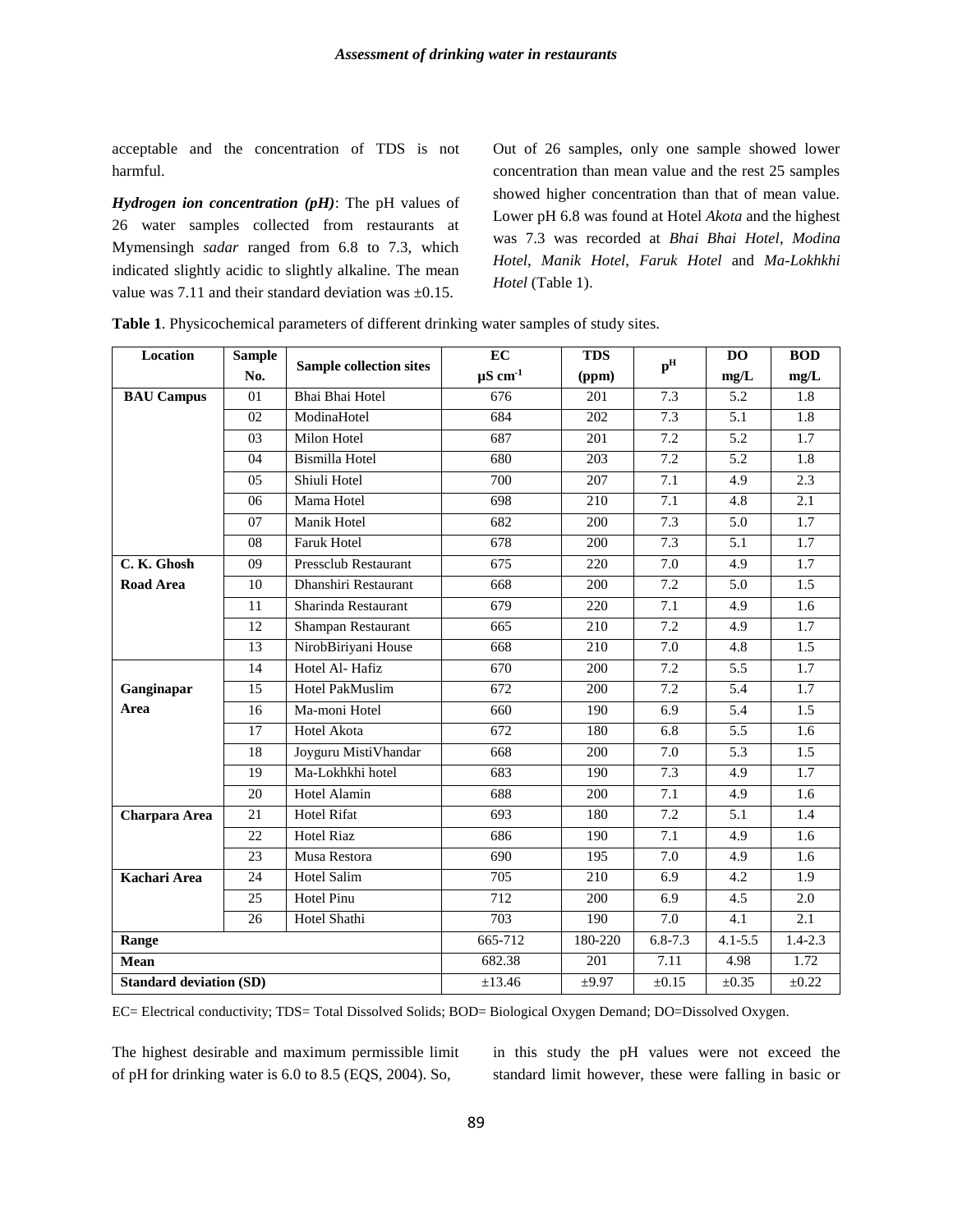alkaline range. On the basis of pH value all the tested water samples were suitable for drinking according to Bangladesh Standard (pH -6.5 to 8.5) (Rahman *et al.* 2016; Islam *et al.,* 2017 and Uddin *et al.* 2016). The ranges of pH tube well 7.21 to 8.02. Out of 50 samples 90% pH values were higher than 7.0 i.e. most of the water were alkaline in nature (Basher 2005). In present study, range of pH was 6.8 to 7.3. So, the water of the restaurants was alkaline and safe for drinking.

The average value of DO of studied samples was 4.9 mg/l. DO values of different water samples ranged from 4.1 to 5.5 mg/l and their standard deviation was 0.34. Out of 26 samples, only one sample showed lower concentration than mean value and the rest 25 samples showed higher concentration. Lower DO (4.1 mg/l) was found at Hotel *Shathi* and the highest was 5.5 mg/l was recorded at Hotel *Al- Hafiz* and Hotel *Akota* (Table 1). The acceptable range of DO for domestic water supplies is from 4.0 to 6.0 mg/l by USPH standard and 3.0 mg/l according to ISI standard (Devai *et al.* 2005). According to the environmental quality standard (EQS, 2004), the following requirements for DO are prescribed: 6.0 mg/l for drinking, 4.0 to 5.0 mg/l for recreation, 4.0 to 6.0 mg/l for fish and livestock and 5.0 mg/l for industrial application (Rahman *et al.* 2012).

Shaji *et al*. (2009) examined the water quality of four open wells representing four localities around the Kerala Minerals and Metals Ltd industrial area, Chavara, Quilon district, India. The study was conducted to assess the suitability of the well waters for domestic purposes. The wells water exhibited low dissolved oxygen (2.63 to 3.13 mg/L). The dissolved oxygen was much lower than the desirable limit in all the well waters. Hence all the four well waters were found unsuitable for domestic purposes. But at Mymensingh *sadar*, different restaurant's water samples were examined and the DO range was 4.1 to 5.5 which exhibited the desirable limit. So the water was safe for drinking.

*Biological oxygen demand (BOD)*: The average value of BOD was 1.72 mg/l. BOD values of different water samples ranged from 1.4 to 2.3 mg/l and their standard deviation was 0.22. Out of 26 samples, 1 sample showed lower concentration than mean value and the rest 25 samples showed higher concentration than that of mean value. Lower BOD 1.4 mg/l was found at Hotel *Rifat* and the highest was 2.3 mg/l was recorded at *Shiuli* Hotel (Table 1). Biological oxygen demand (BOD) is a measure of the oxygen used by microorganisms to decompose the organic wastes. When BOD level is high, DO level decrease because the oxygen available in the water is being consumed by the bacteria (Sawyer *et al*. 2003). Standard BOD value 0.2 mg/l for drinking water and value less than 3 mg/l for inland surface water (Zahid *et al*. 2004).

**Arsenic**: The As content from studied locations which are shown in Table 2. As was recorded from 0.000- 0.0156 ppm with its mean and standard deviation were 0.005 ppm and  $\pm$ 0.005 respectively. The highest As value (0.156 ppm) was recorded at *Musa Restora* and the lowest was recorded at Press club Restaurant, *Dhanshiri* Restaurant and *Shampan* Restaurant. According to the (USEPA 1975) the recommended arsenic content in drinking water is 0.01 ppm. So all the water samples found free from dangerous As contamination, i.e. suitable for health and animal consumption. The speciation of As in ground water is of critical importance because organic and inorganic compounds differ largely in their toxicity (Leonard 1991). So all the water samples were free from As contamination and safe for drinking purpose. The concentration of As in wells water increased 0.007  $\pm 0.005$  ppm with the depth of wells and the depth range was  $2{\text -}10$  meter and  $0.251{\text -}0.077$  ppm with the depth range 316-400 meter (Wang *et al*. 2003).

**Iron**: Fe was recorded from 0.002- 0.427 ppm with its mean and standard deviation were 0.181 ppm and  $\pm 0.164$ . The highest Fe value 0.427 ppm was recorded at *Hotel Pinu* and the lowest was recorded at *Shampan*  Restaurant. The recommended concentration of Fe for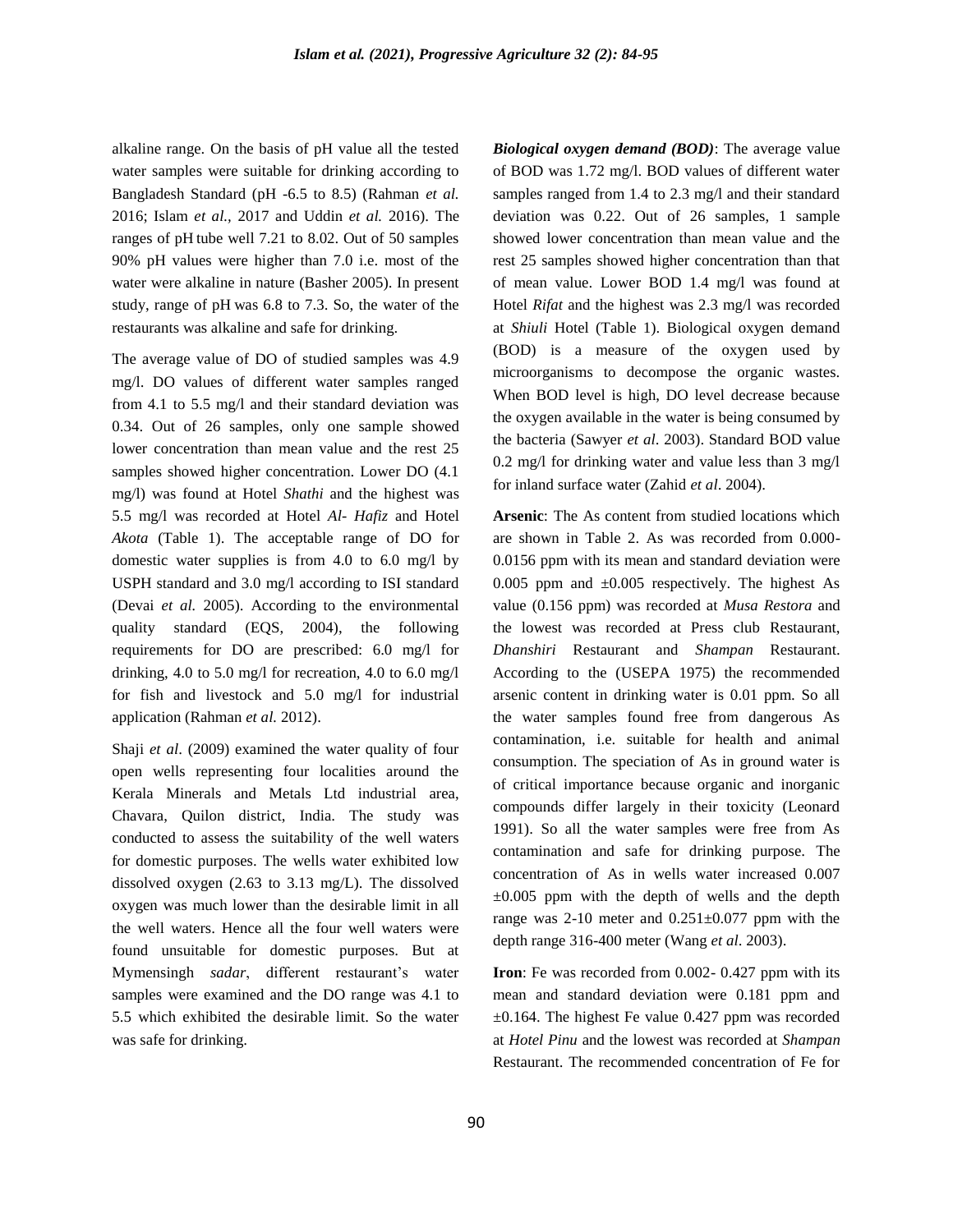drinking water was 0.30 ppm (USEPA 1995). In this study the average value of Fe was 0.181 ppm (Table 2) which was low from the recommended concentration so all the water samples might be safely recommended for drinking and other domestic purposes.

**Lead**: International Standards of Pb in drinking water for acceptable limit was 0.05 ppm and maximum allowable limit was 0.1 ppm (WHO and UNICEF 2000). But in this study Pb detection was not possible in water samples of different restaurant due to absence of this metal.

| Location                       | Sample no. | <b>Sampling sites</b>         | As (ppm)         | Fe (ppm)        |  |
|--------------------------------|------------|-------------------------------|------------------|-----------------|--|
| <b>BAU Campus</b>              | 01         | Bhai Bhai Hotel               | 0.009            | 0.182           |  |
|                                | 02         | Milon Hotel                   | 0.008            | 0.123           |  |
|                                | 03         | Manik Hotel                   | 0.003            | 0.220           |  |
| <b>C.K.Ghosh Road Area</b>     | 04         | Pressclub Restaurant<br>0.000 |                  | 0.003           |  |
|                                | 05         | Dhanshiri Restaurant          | 0.000            | 0.007           |  |
|                                | 06         | Shampan Restaurant            | 0.000            | 0.002           |  |
| <b>Ganginapar Area</b>         | 07         | Hotel Al-Hafiz                | 0.0125           | 0.343           |  |
|                                | 08         | Ma-moni Hotel                 | 0.0056           | 0.315           |  |
|                                | 09         | Hotel Akota                   | 0.007            | 0.321           |  |
| Charpara Area                  | 10         | <b>Hotel Rifat</b>            | 0.0054           | 0.015           |  |
|                                | 11         | <b>Hotel Riaz</b>             | 0.0123           | 0.023           |  |
|                                | 12         | Musa Restora                  | 0.0156           | 0.013           |  |
| Kachari Area                   | 13         | Hotel Salim                   | 0.000            | 0.418           |  |
|                                | 14         | <b>Hotel Pinu</b>             | 0.000            | 0.427           |  |
|                                | 15         | Hotel Shathi                  | 0.000            | 0.302           |  |
| Range                          |            |                               | $0.000 - 0.0156$ | $0.002 - 0.427$ |  |
| <b>Mean</b>                    |            | 0.005                         | 0.181            |                 |  |
| <b>Standard Deviation (SD)</b> |            |                               | ±0.005           | ±0.164          |  |

**Table 2.** Trace element contents with mean and ranges of water samples of different restaurants of study sites.

As=Arsenic; Fe=Iron.

*Heterotrophic Plate Count (HPC)*: Heterotrophic Plate Count of drinking water samples of Mymensingh *sadar* is presented in Table 3. The geometric mean of HPC of drinking water samples of study sites was 3.05×10<sup>6</sup> CFU/ml. The Heterotrophic Plate Count of drinking water samples of Mymensingh sadar having sample sites *Jobber more*, *Shash more*, *Charpara, Kachari, Ganginapar* and *C. K. Ghosh* road were 3.2×10<sup>5</sup> CFU/ml,  $2.8\times10^6$  CFU/ml, TFTC, TFTC,  $1.2\times10^7$ CFU/ml and  $3.2 \times 10^6$  CFU/ml, respectively. The highest Heterotrophic Plate Count was found in water of *Ganginapar* and the value was 1.2×10<sup>7</sup>CFU/ml and

the lowest count was in Jobber more and the value was  $3.2\times10^{5}$  CFU/ml. According to the WHO and UNICEF (2000), drinking water quality specifications worldwide recommend HPC limits from 100 to 500 CFU/ml in water. In this study HPC was high in case all types of water samples and high HPC measurements might be due to availability of favorable conditions for the bacterial growth in water system. In another study, about  $1.1 \times 10^7$  CFU/ml reported in a drinking water sample (Liguori *et al.* 2010). Azeredeo et al. (2001) also reported about 360 CFU/ml in drinking water in their study sites. The present study also revealed that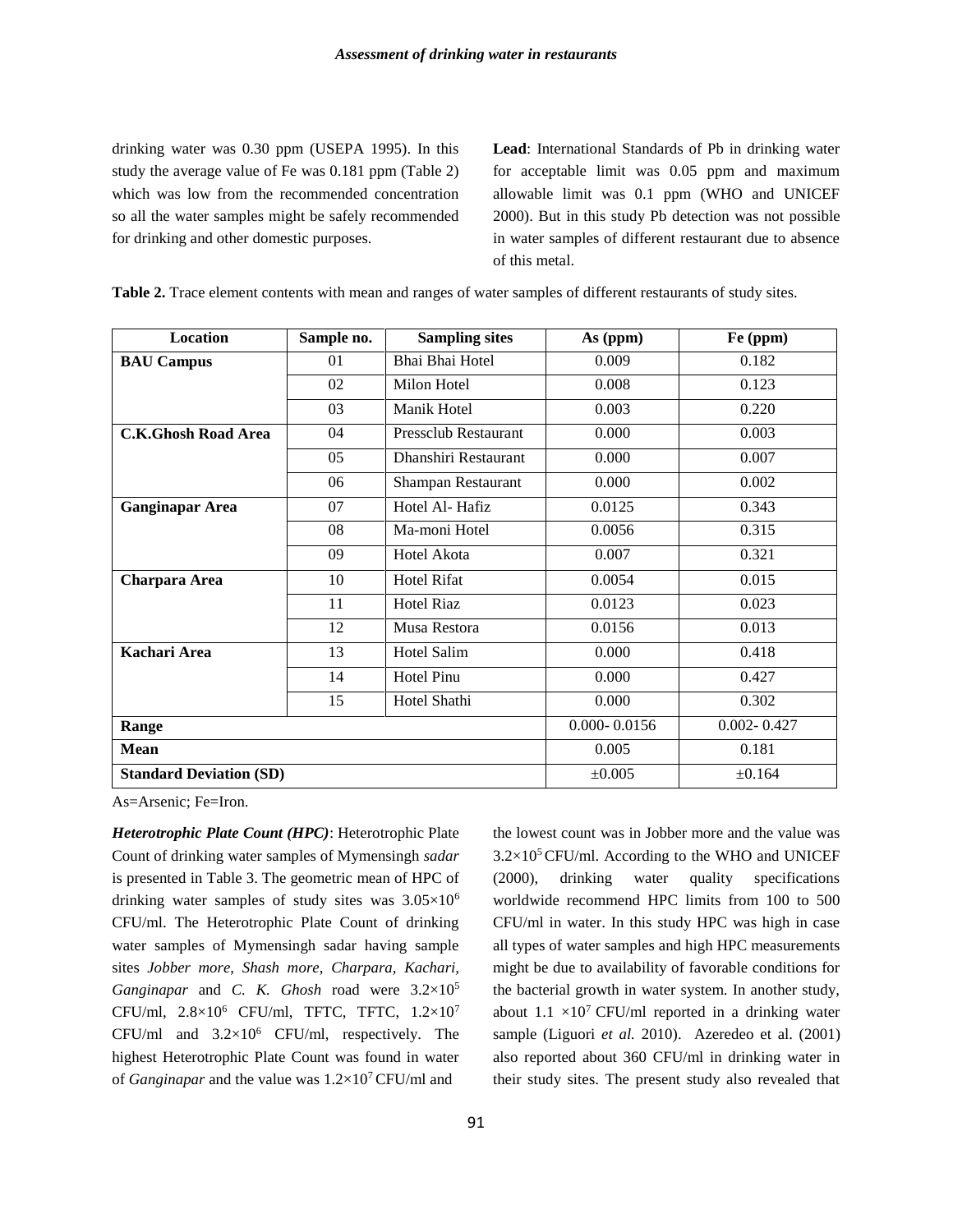water from different restaurants was contaminated with bacteria (Figure 1).



**Figure 1**. Total viable count of bacteria isolated from drinking water on plate count agar media.

*Total Coliform Count (TCC)*: The Total coliform count of drinking water of Mymensingh *sadar* is presented in Table 3. The lowest coliforms were found in sampling sites *Charpara* and *Kachari* was 2 coliforms/100 ml water. The highest number of coliforms was found in restaurants of *C. K. Ghosh* road and that concentration was 13 coliforms/100 ml water. The TCC of drinking water sampling sites Jobber more, Shash more, Charpara, Kachari, Ganginapar and C. K. Ghosh road were 8 coliforms/100ml, 12 coliforms/100ml, 2 coliforms/100ml, 2 coliforms/100ml, 12 coliforms/100ml and 13 coliforms/100ml water respectively. Campos *et al*. (2002) analyzed the microbiological quality of water samples collected from selected houses and could not detect coliforms. On the other hand, Vollaard *et al*. (2005) reported that one third of the households were significantly associated with water contaminated with >100 fecal coliforms/100 ml. In this study, fecal coliform also found in water samples of restaurants. Azeredeo *et al.* (2001) also reported that drinking water contained more than 120 fecal coliforms/100 ml. In another study, about 98 fecal coliforms reported in each 100 ml drinking water sample (Liguori *et al.*  2010). So, if only one fecal coliform is present in the water that water will not suitable for drinking and is very harmful for health.

**Table 3.** Average and mean values of HPC and MPN of drinking water samples of different study sites.

| <b>Collection sites</b> | Mean value             |                    |                        |                        |  |  |
|-------------------------|------------------------|--------------------|------------------------|------------------------|--|--|
|                         | HPC (CFU/ml)           | HPC (CFU/ml)       | TCC (Coliforms/100 ml) | <b>Fecal Coliforms</b> |  |  |
| Jobber more             | $3.2\times10^5$ CFU/ml |                    | 8 coliforms/100ml      | -ve                    |  |  |
| Shash more              | $2.8\times10^6$ CFU/ml |                    | 12 coliforms/100ml     | $+ve$                  |  |  |
| Charpara                | <b>TFTC</b>            | $3.05\times10^{6}$ | 2 coliforms/100ml      | -ve                    |  |  |
| Kachari                 | <b>TFTC</b>            |                    | 2 coliforms/100ml      | -ve                    |  |  |
| Ganginapar              | $1.2\times10^7$ CFU/ml |                    | 12 coliforms/100ml     | -ve                    |  |  |
| C. K. Ghosh road        | $3.2\times10^6$ CFU/ml |                    | 13 coliforms/100ml     | -ve                    |  |  |

HPC= *Heterotrophic Plate Count*; TCC=*Total Coliform Count*

## **Acknowledgement**

The research work is partially supported by Bangladesh Agricultural University Research System (BAURES) grant program (FY 2017-2019).

# **Conclusion**

In present study EC, TDS, pH, DO, BOD, trace elements (As, Fe, Pb) were measured from different water samples of different restaurants of study sites. To explore the microbial status- heterotropic plate count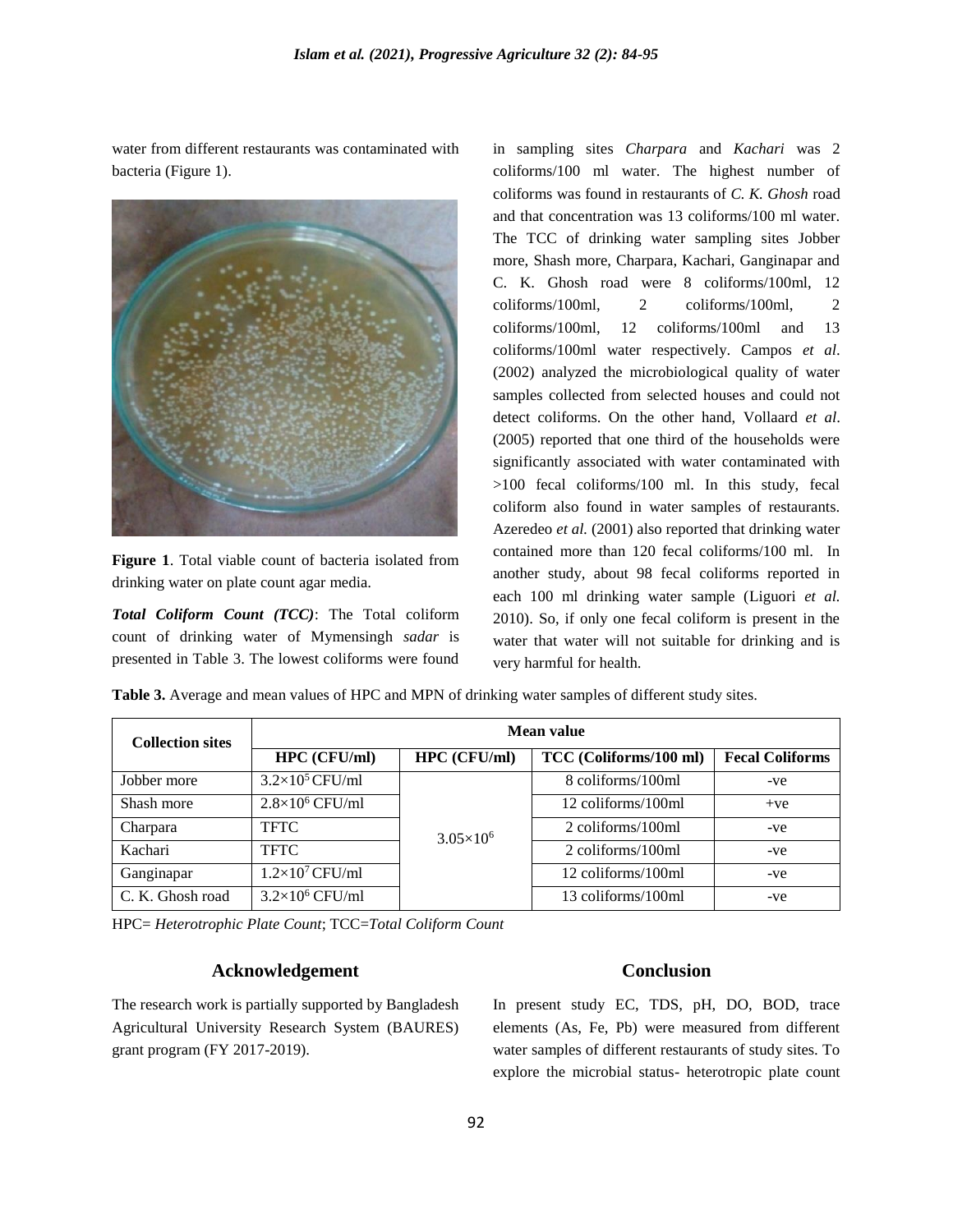and most probable number were also examined. This study helps in selection the right options to manage water sources and also helps to find out the drinking water quality of restaurants. It is important to know that one water sample was contaminated with fecal coliform out of total samples. So, that restaurant's water is not safe for drinking purpose. It may have concluded that the consciousness to the concerned authority in developing the present situation of the drinking water system of the restaurants. The most of the analysis of physicochemical parameters, heavy metals and HPC and MPN were noted within the standard levels. From these findings it can be concluded that, water of most of the restaurants of study area are safe for drinking but it needs further observations because gradual increase of waste around Mymensingh municipalities can degrade the quality of water.

#### **References**

- Ahmed MF, Rahman MM (2000). Water Supply & Sanitation, Rural and Low Income Urban Communities. (ITN-Bangladesh, Center for Water Supply and Waste Management, BUET, Dhaka, Bangladesh).
- Alagbe SA (2002). Ground water resources of river Kan Gimi Basin. Environmental Geology. 42(4): 404-413[.https://doi.org/10.1007/s00254-002-](https://doi.org/10.1007/s00254-002-0544-9) [0544-9](https://doi.org/10.1007/s00254-002-0544-9)
- APHA (American Public Health Association), 1995. Standard Methods for the Examination of Water and Wastewater. 19th edn. Am. Pub. Health Assoc., Wahsington, D. C. 2005.
- Azeredeo GA, Moura MA, Conceicao CL, Silva JA (2001). Characterization of drinking water from Campus I- UFPB, from a microbiological point of view. Alimentary Hygiene.15: 79-82.
- Basher M A (2005). Assessment of metal pollution in different water sources of some selected area of Matlab Upazilla. M.S. Thesis. Dept. Environ. Sci., Bangladesh Agricultural University.,

Mymensingh. P. 102.

- Campos JADB, Farache FA, Faria JB (2002). Sanitary quality of water distributed to human consumption through the public supply system if Araraquara-sao Paulo State. Alimemtos-e-Nutricao, 13: 117-129.
- Clesceri LS, Grenberg AE, Trussel RR (1989). Standard Method for the Examination of Water and Wastewater. 17th edn. American Public Health Association, Wahsington, D. C. 30: 40- 175.
- Devai I, Patrick WH, Neue HU, Delaune RD, Kongchum M, Rinklebe J (2005). Methyl mercury and heavy metal content in soils of rivers Saale and Elbe Germany. <https://doi.org/10.1081/AL-200054096>
- EQS (Environmental Quality Standard) (2004). National and International Perspectives. Dept. Environ., Govt. Bangladesh.
- Gade LH (2000). Highly polar metal-metal bonds in "early-late" heterodimetallic complexes. Angewandte Chemie- International Edition, 39: 2658-2678[.https://doi.org/10.1002/1521-3773\(200](https://doi.org/10.1002/1521-3773(200%2000804)39:15%3c2658::AIDANIE2658%3e3.0.CO;2-C)  [00804\)39:15<2658::AIDANIE2658>3.0.CO;2-C](https://doi.org/10.1002/1521-3773(200%2000804)39:15%3c2658::AIDANIE2658%3e3.0.CO;2-C)
- Gomez KA, Gomez AA (1984). Statistical Procedures for Agricultural Research. 2nd edn. An International Rice Research Institute Book. A Wiley- Interscience Publication, New York. 28: 442-443.
- Islam MA, Parvin S, Farukh MA (2017). Impacts of riverbank erosion hazards in the Brahmaputra floodplain areas of Mymensingh in Bangladesh. Progressive Agriculture, 28(2): 73. <https://doi.org/10.3329/pa.v28i2.33467>
- Islam MS, Suravi S, Meghla NT (2010). Investigation on water quality in Ashulia beel, Dhaka. Bangladesh Journal of Fisheries Resources, 14: 55- 64.
- Islam MA, Akhtar D, Farukh MA (2018). Q-GIS Mapping to Explore the Status of Quality of Drinking Water in Bangladesh. Journal of GIS,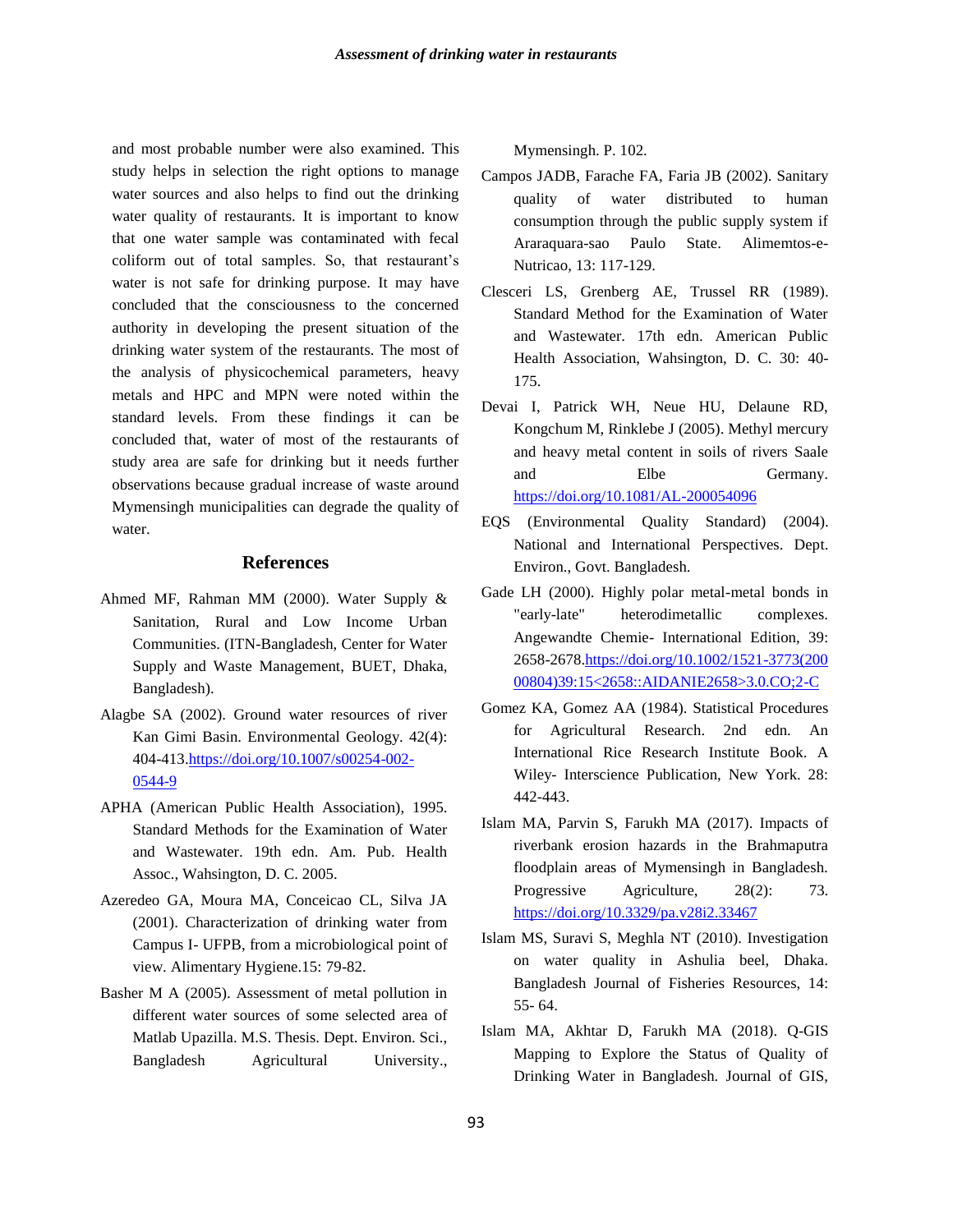24(02):1107.

- ISO (International Organization for Standardization), 1995. Recommendation of the meeting of the subcommittee, International Organization for Standardization, on meat and meat products. ISO/TC-36/Sc-6. The Netherlands, 10-18.
- Jonnalagada SB, Mhere G (2001). Water quality of the river in the eastern highlands of Zimbabwe, 35. [https://doi.org/10.1016/S0043-1354\(00\)00533-9](https://doi.org/10.1016/S0043-1354(00)00533-9)
- Leonard A (1991). Arsenic in metals and their compounds in the environment. Occurance, analysis and biological relevance. Second ed. Weinheim. VCM, 751-773.
- Liguori G, Cavallotti I, Arnese A, Amiranda C, Anastasi D, Angelillo IF (2010). Microbiological quality of drinking water from dispensers in Italy. BMC Microbiol, 10: 19-24. [https://doi.org/10.1186/1471-2180-10-19;](https://doi.org/10.1186/1471-2180-10-19) PMid:20102613 PMCid:PMC2824693
- Losinno BN, Heredia OS, Sainato CM, Giuffre L, Galindo G (2002). Potential impact of irrigation with ground water on soils of Pergamino stream basin. Ecol. Australia, 12: 55-63.
- McGrath SP, Zhao FJ, Lombi E (2001). Plant and rhizosphere process involved phytoremediation of metal-contaminated soils. Plant and Soil, 232: 207-214. [https://doi.org/10.1007/978-94-010-](https://doi.org/10.1007/978-94-010-0566-1_20) [0566-1\\_20](https://doi.org/10.1007/978-94-010-0566-1_20)
- Miah MA, Hiya HJ, Islam MA, Hossen MS, Khan MB (2019). Assessment of Trace elements from Biomass burning and Household Dusts: Effects on Health and Environment. IOSR Journal of Environmental Science, Toxicology and Food Technology (IOSR-JESTFT), 13(2): 43-54.
- Ntengwe FW (2006). Pollutant loads and water quality in stream of heavily populated and industrialized towns. physics and Chemistry of the Earth, 31: 832-839[.https://doi.org/10.1016/j.pce.2006.08.025](https://doi.org/10.1016/j.pce.2006.08.025)
- Prescott LM, Harley JP, Klein DA (2002). Microbiology, 5th Edition, McGraw-Hill, New York. 25, 1014.
- Rahman AKML, Islam M, Hossain MZ, Ahsan MA (2012). Study of the seasonal variations in Turag river water quality parameters. African Journal of Pure and Applied Chemistry, 6: 144-148. <https://doi.org/10.5897/AJPAC12.023>
- Rahman AKM, Ullah MSM, Talukder AKMH, Islam MS, Islam MA (2004). Quality assessment of river waters around Dhaka city. Bangladesh Journal of Environmental Science, 10: 330-335.
- Rahman MM, Islam MA, Khan MB (2016). Status of heavy metal pollution of water and fishes in Balu and Brahmaputra rivers, Progressive Agriculture, 27: 444. <https://doi.org/10.3329/pa.v27i4.32129>
- Sawyer CN, McCarty PL, Parkin GF (2003). Chemistry for Environmental Engineering and Science. 5th ed. McGraw-Hill: New York.
- Serghini A, Fekhaoui M, El-Abidi A, Tahri L, Bouissi M, El-Houssine Z (2003). Metal contamination of the ground water in Mohammadia (Morocco). Cahiers-d, Etudes-et-de-Recherches-Francophones-Sante, 13: 177-182.
- Shaji C, Nimi H, Bindu L (2009). Water quality assessment of open wells in and around Chavara industrial area, Quilon, Kerala. Journal of Environmental Biology, 30: 701-704.
- Uddin N, Islam MA, Baten MA (2016). Heavy metal determination of brinjal cultivated in Soil with wastes, Progressive Agriculture, 27: 453. <https://doi.org/10.3329/pa.v27i4.32130>
- USEPA (U. S. Environmental Protection Agency) (1975). Federal Register, 40: 59566.
- Vollared AM, Ali S, Asten H, Widjaja S, Visser LGM, Surjadi C, Diessel JT (2005). A survey of the supply and bacteriologic quality of drinking water and sanition in Jakarta, Indonesia. Southeast Asian Journal of Tropical Medicine, 36: 1552- 1561.
- Wang LF, Wang SL, Murphy T, Guo J (2003). Arsenic in water and its health effects. Aquatic Arsenic Toxicity and Treatment. China, 72: 27-50.